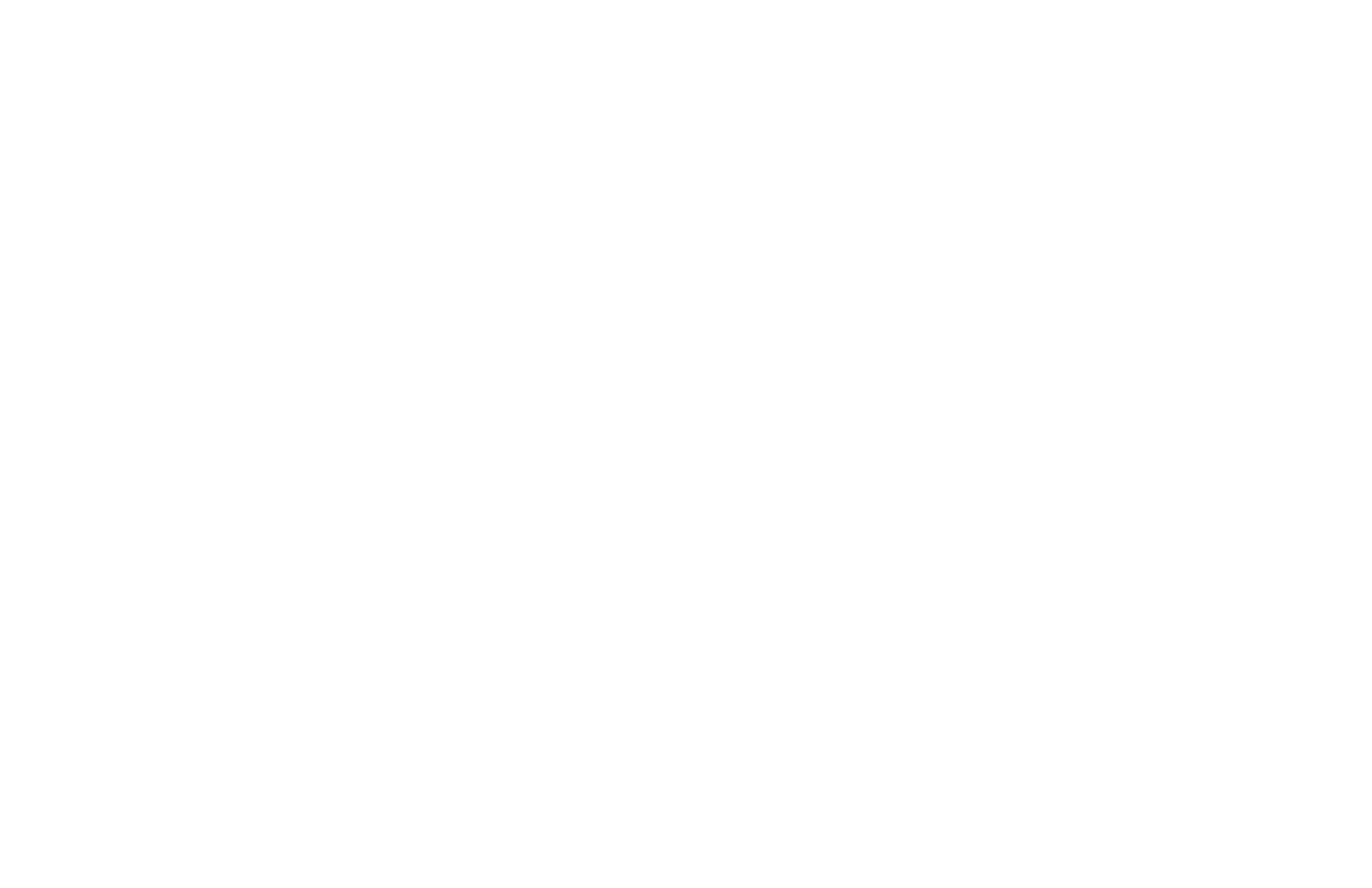| THE RIDGE AT SCM (LOLICH-BELLAIRS) - LOT AREA CALCULATIONS |                                  |                      |                      |                        |                      |  |  |  |
|------------------------------------------------------------|----------------------------------|----------------------|----------------------|------------------------|----------------------|--|--|--|
| Otak Project No. 17849                                     |                                  | LOT-TRACT-ROW AREAS  |                      |                        | February 9, 2017     |  |  |  |
|                                                            |                                  |                      |                      |                        |                      |  |  |  |
|                                                            |                                  |                      |                      |                        |                      |  |  |  |
| <b>Existing Conditions</b>                                 |                                  | Area (sf)            | Area (ac)            |                        |                      |  |  |  |
| 2S106 TL 600 Lolich                                        |                                  | 522,889              | 12.00                |                        |                      |  |  |  |
| 2S106 TL 500 Bellairs                                      |                                  | 700,332              | 16.08                |                        |                      |  |  |  |
|                                                            | Total Development area:          | 1,223,221            | 28.08                |                        |                      |  |  |  |
|                                                            |                                  |                      |                      |                        |                      |  |  |  |
| 2S106 TL 301 Bartholemy (Strobel ROW)                      |                                  | 48,867               | 1.12                 |                        |                      |  |  |  |
| X                                                          |                                  | 0                    | 0.00                 |                        |                      |  |  |  |
| $\pmb{\mathsf{x}}$                                         |                                  | $\mathbf 0$          | 0.00                 |                        |                      |  |  |  |
|                                                            | Total Site area:                 | 1,272,088            | 29.20                |                        |                      |  |  |  |
|                                                            |                                  |                      |                      |                        |                      |  |  |  |
| <b>Land Division/Development Areas:</b>                    |                                  | Area (sf)            | Area (ac)            |                        |                      |  |  |  |
|                                                            | ROW:                             | 280,870              | 6.45                 |                        |                      |  |  |  |
|                                                            | Attached SF Lots:                | 55,600               | 1.28                 | 29 lots                |                      |  |  |  |
|                                                            | Detached SF Lots:                | 317,197              | 7.28                 | 81 lots                |                      |  |  |  |
|                                                            | Tracts:                          | 382,522              | 8.78                 | 13 tracts              |                      |  |  |  |
|                                                            | MF Lot (future development):     | 187,032              | 4.29                 | 1 lot                  |                      |  |  |  |
|                                                            | Total Development area:          | 1,223,221            | 28.08                |                        |                      |  |  |  |
|                                                            | ROW West - Strobel (Nhood Route) | 48,867               | 1.12                 |                        |                      |  |  |  |
|                                                            | Total Site area:                 | 1,272,088            | 29.20                |                        |                      |  |  |  |
|                                                            |                                  |                      |                      |                        |                      |  |  |  |
|                                                            |                                  |                      |                      |                        |                      |  |  |  |
| Lot No.                                                    | Area                             | Lot No.              | Area                 | Lot No.                | Area                 |  |  |  |
| <b>Attached Lots</b>                                       | <b>Attached Lots</b>             | <b>Attached Lots</b> | <b>Attached Lots</b> | <b>Attached Lots</b>   | <b>Attached Lots</b> |  |  |  |
| 71                                                         | 4,726 sf                         |                      |                      |                        |                      |  |  |  |
| 72                                                         | 2,825 sf                         |                      |                      |                        |                      |  |  |  |
| 73                                                         | 1,280 sf                         |                      |                      |                        |                      |  |  |  |
| 74                                                         | 1,264 sf                         |                      |                      |                        |                      |  |  |  |
| 75                                                         | 1,925 sf                         |                      |                      |                        |                      |  |  |  |
| 76                                                         | $1,656$ sf                       |                      |                      |                        |                      |  |  |  |
| 77                                                         | 1,232 sf                         |                      |                      |                        |                      |  |  |  |
| 78                                                         | 1,232 sf                         |                      |                      |                        |                      |  |  |  |
| 79                                                         | 2,114 sf                         |                      |                      |                        |                      |  |  |  |
| 80                                                         | 2,845 sf                         |                      |                      |                        |                      |  |  |  |
| 81                                                         | 1,248 sf                         |                      |                      |                        |                      |  |  |  |
| 82                                                         | 1,248 sf                         |                      |                      |                        |                      |  |  |  |
| 83                                                         | 1,677 sf                         |                      |                      |                        |                      |  |  |  |
| 84                                                         | 1,677 sf                         |                      |                      |                        |                      |  |  |  |
| 85                                                         | 1,248 sf                         |                      |                      |                        |                      |  |  |  |
| 86                                                         | 1,248 sf                         |                      |                      |                        |                      |  |  |  |
| 87                                                         | $2,845$ sf                       |                      |                      |                        |                      |  |  |  |
| $\overline{88}$                                            | $2,262$ sf                       |                      |                      |                        |                      |  |  |  |
| 89                                                         | $1,265$ sf                       |                      |                      |                        |                      |  |  |  |
| 90                                                         | $1,193$ sf                       |                      |                      |                        |                      |  |  |  |
| 102                                                        | 2,578 sf                         |                      |                      |                        |                      |  |  |  |
| 103                                                        | $1,642$ sf                       |                      |                      |                        |                      |  |  |  |
| 104                                                        | $2,459$ sf                       |                      |                      |                        |                      |  |  |  |
| $\frac{105}{2}$                                            | $2,470$ sf                       |                      |                      |                        |                      |  |  |  |
| 106                                                        | $1,605$ sf                       |                      |                      |                        |                      |  |  |  |
| 107                                                        | $1,880$ sf                       |                      |                      |                        |                      |  |  |  |
| 108                                                        | $1,880$ sf                       |                      |                      |                        |                      |  |  |  |
| 109                                                        | $1,600$ sf                       |                      |                      |                        |                      |  |  |  |
| 110                                                        | 2,478 sf                         |                      |                      | Attached SF Lots:      | 29 lots              |  |  |  |
|                                                            |                                  |                      |                      | <b>Total Lot Area:</b> | 55,600 sf            |  |  |  |
|                                                            |                                  |                      |                      | Minimum Lot Area:      | $1,193$ sf           |  |  |  |
|                                                            |                                  |                      |                      | Maximum Lot Area:      | 4,726 sf             |  |  |  |
|                                                            |                                  |                      |                      | Average Lot Area:      | $1,917$ sf           |  |  |  |
|                                                            |                                  |                      |                      |                        |                      |  |  |  |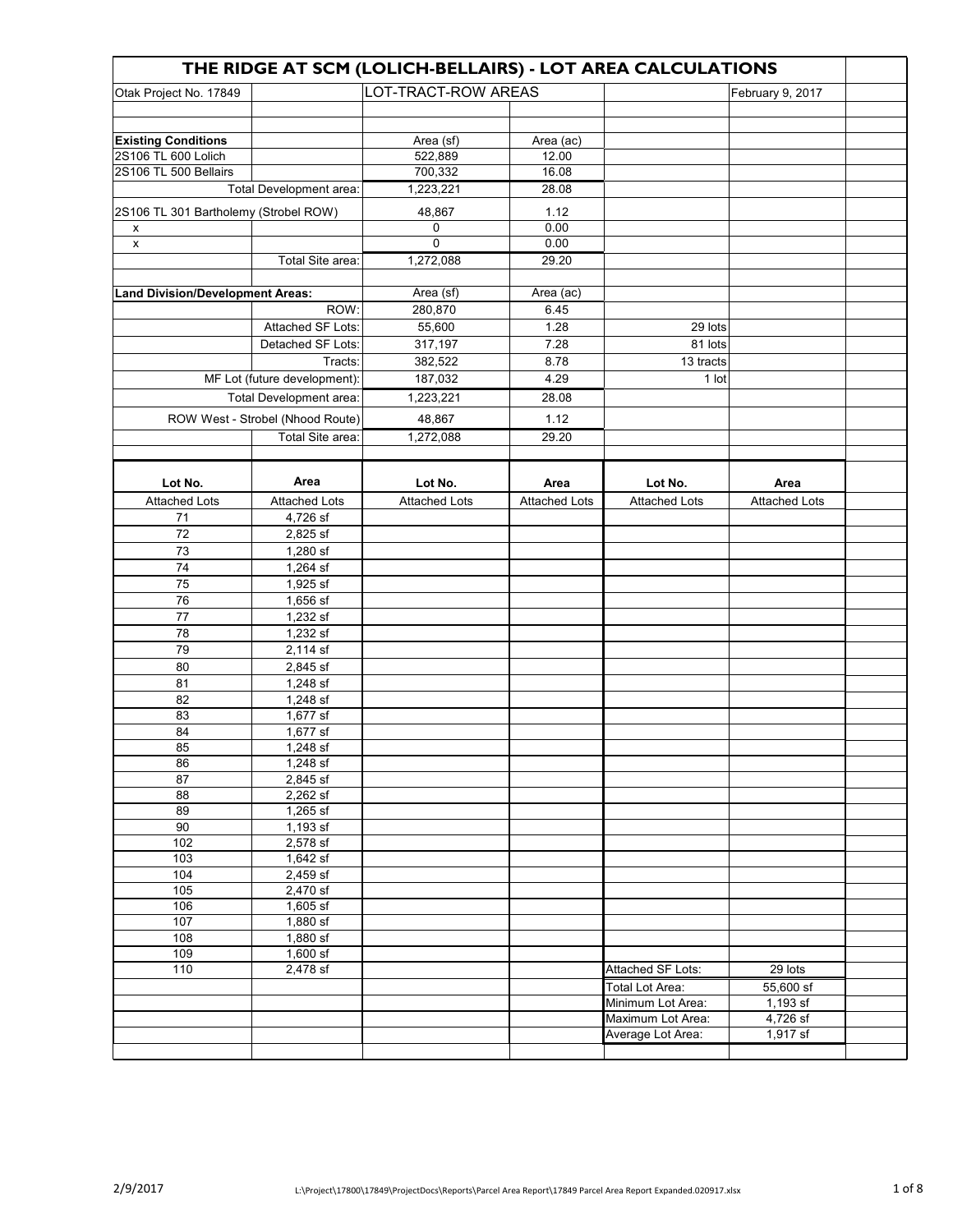| THE RIDGE AT SCM (LOLICH-BELLAIRS) - LOT AREA CALCULATIONS        |                      |                          |                       |                          |                       |  |  |
|-------------------------------------------------------------------|----------------------|--------------------------|-----------------------|--------------------------|-----------------------|--|--|
| LOT-TRACT-ROW AREAS<br>Otak Project No. 17849<br>February 9, 2017 |                      |                          |                       |                          |                       |  |  |
|                                                                   |                      |                          |                       |                          |                       |  |  |
|                                                                   |                      |                          |                       |                          |                       |  |  |
|                                                                   | Area                 |                          |                       |                          |                       |  |  |
| Lot No.<br>Detached Lots                                          | Detached Lots        | Lot No.<br>Detached Lots | Area<br>Detached Lots | Lot No.<br>Detached Lots | Area<br>Detached Lots |  |  |
| 1                                                                 | 5,526 sf             | 36                       | 3,393 sf              | 71                       | 4,726 sf              |  |  |
| $\overline{2}$                                                    | 3,882 sf             | 37                       | 3,393 sf              | 92                       | 3,759 sf              |  |  |
| 3                                                                 | 6,477 sf             | 38                       | 3,393 sf              | 93                       | 3,219 sf              |  |  |
| 4                                                                 | 6,008 sf             | 39                       | 3,393 sf              | 94                       | 4,270 sf              |  |  |
| 5                                                                 | 5,767 sf             | 40                       | 3,393 sf              | 95                       | 4,598 sf              |  |  |
| 6                                                                 | 4,791 sf             | 41                       | 3,219 sf              | 96                       | 3,751 sf              |  |  |
| $\overline{7}$                                                    | 3,974 sf             | 42                       | 3,889 sf              | 97                       | 3,751 sf              |  |  |
| 8                                                                 | 3,268 sf             | 43                       | 3,524 sf              | 98                       | 3,537 sf              |  |  |
| 9                                                                 | 3,500 sf             | 44                       | 3,331 sf              | 99                       | 3,393 sf              |  |  |
| 10                                                                | 3,167 sf             | 45                       | 3,315 sf              | 100                      | 3,687 sf              |  |  |
| 11                                                                | 3,560 sf             | 46                       | 3,337 sf              | 101                      | 3,679 sf              |  |  |
| 12                                                                | $3,263$ sf           | 47                       | 3,561 sf              |                          |                       |  |  |
| 13                                                                | 3,263 sf             | 48                       | 4,095 sf              |                          |                       |  |  |
| 14                                                                | 3.590 sf             | 49                       | 5,595 sf              |                          |                       |  |  |
| 15                                                                | 4,503 sf             | 50                       | 3,868 sf              |                          |                       |  |  |
| 16                                                                | 4,795 sf             | 51                       | 3,315 sf              |                          |                       |  |  |
| $\overline{17}$                                                   | 4,493 sf             | $\overline{52}$          | 3,315 sf              |                          |                       |  |  |
| 18                                                                | 5,649 sf             | 53                       | 3,315 sf              |                          |                       |  |  |
| 19                                                                | 6,172 sf             | 54                       | 3,315 sf              |                          |                       |  |  |
| 20                                                                | 6,056 sf             | 55                       | 3,315 sf              |                          |                       |  |  |
| 21                                                                | 6,124 sf             | 56                       | 3,315 sf              |                          |                       |  |  |
| 22                                                                | 5,081 sf             | 57                       | 3,510 sf              |                          |                       |  |  |
| 23                                                                | 3,484 sf             | 58                       | 3,510 sf              |                          |                       |  |  |
| 24                                                                | 3,723 sf             | 59                       | $3,510$ sf            |                          |                       |  |  |
| 25                                                                | 2,967 sf             | 60                       | 3,510 sf              |                          |                       |  |  |
| 26                                                                | 4,022 sf             | 61                       | $3,510$ sf            | Detached SF Lots         | 81 lots               |  |  |
| 27                                                                | 4,099 sf             | 62                       | 3,510 sf              | Total Lot Area:          | 317,197 sf            |  |  |
| 28                                                                | 3,677 sf             | 63                       | 4,095 sf              | Minimum Lot Area:        | 2,967 sf              |  |  |
| 29                                                                | $3,541$ sf           | 64                       | 4,003 sf              | Maximum Lot Area:        | 6,477 sf              |  |  |
| 30                                                                | 3,475 sf             | 65                       | 3,330 sf              | Average Lot Area:        | 3,916 sf              |  |  |
| 31<br>32                                                          | 3,218 sf<br>3,313 sf | 66<br>67                 | 3,330 sf<br>3,330 sf  |                          |                       |  |  |
| 33                                                                | 3,810 sf             | 68                       | 3,330 sf              |                          |                       |  |  |
| 34                                                                | 4,329 sf             | 69                       | 3,363 sf              |                          |                       |  |  |
| 35                                                                | 4,243 sf             | 70                       | 3,591 sf              |                          |                       |  |  |
|                                                                   |                      |                          |                       |                          |                       |  |  |
| <b>Tract</b>                                                      | Area                 | Lot                      | Area                  |                          |                       |  |  |
| A                                                                 | 7,269 sf             | 111                      | 187,032 sf            |                          |                       |  |  |
| $B-N$                                                             | 13,903 sf            |                          |                       |                          |                       |  |  |
| $B-S$                                                             | 11,654 sf            |                          |                       |                          |                       |  |  |
| $\mathsf C$                                                       | 4,050 sf             |                          |                       |                          |                       |  |  |
| D                                                                 | 5,091 sf             | Multifamily Lot (future) | 1 lot                 |                          |                       |  |  |
| Е                                                                 | 3,048 sf             | Total Lot Area:          | 187,032 sf            |                          |                       |  |  |
| F                                                                 | 1,794 sf             | Minimum Lot Area:        | 187,032 sf            |                          |                       |  |  |
| G                                                                 | 6,484 sf             | Maximum Lot Area:        | 187,032 sf            |                          |                       |  |  |
| Н                                                                 | 35,619 sf            | Average Lot Area:        | 187,032 sf            |                          |                       |  |  |
| I-E                                                               | 47,291 sf            |                          |                       |                          |                       |  |  |
| $I-W$                                                             | 45,510 sf            |                          |                       |                          |                       |  |  |
| J                                                                 | 17,673 sf            |                          |                       |                          |                       |  |  |
| Κ                                                                 | 183,134 sf           |                          |                       |                          |                       |  |  |
| Tracts:                                                           | 13 tracts            |                          |                       |                          |                       |  |  |
| <b>Total Tract Area:</b>                                          | 382,522 sf           |                          |                       |                          |                       |  |  |
| Minimum Tract Area:                                               | 1,794 sf             |                          |                       |                          |                       |  |  |
| Maximum Tract Area:                                               | 183,134 sf           |                          |                       |                          |                       |  |  |
| Average Tract Area:                                               | 29,425 sf            |                          |                       |                          |                       |  |  |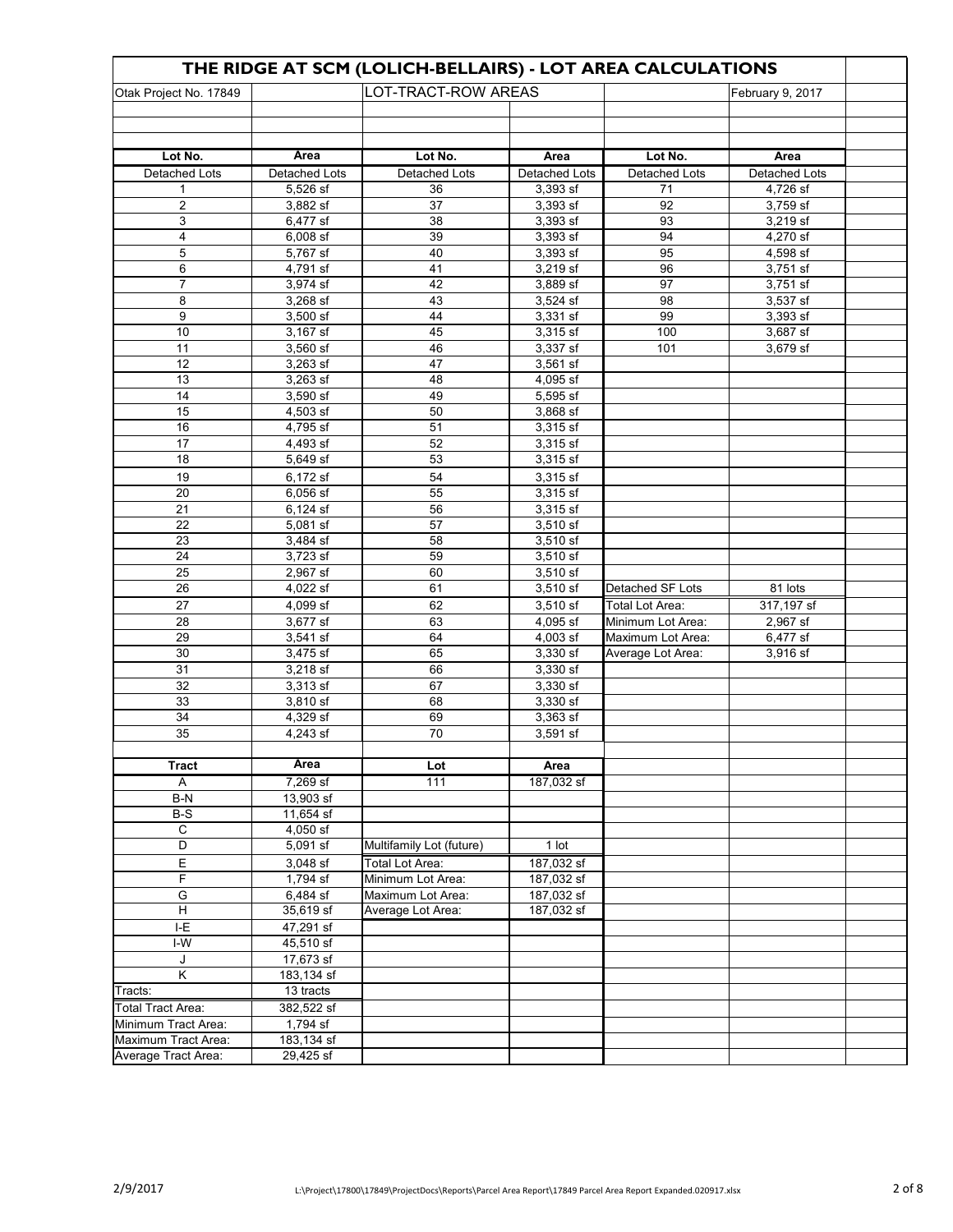| THE RIDGE AT SCM (LOLICH-BELLAIRS) - LOT AREA CALCULATIONS |                                               |                      |               |                      |                  |  |  |
|------------------------------------------------------------|-----------------------------------------------|----------------------|---------------|----------------------|------------------|--|--|
| Otak Project No. 17849                                     |                                               | <b>PHASING</b>       |               |                      | February 9, 2017 |  |  |
|                                                            |                                               |                      |               |                      |                  |  |  |
|                                                            |                                               |                      |               |                      |                  |  |  |
| <b>Existing Conditions</b>                                 |                                               | Area (sf)            | Area (ac)     |                      |                  |  |  |
| 2S106 TL 600 Lolich                                        |                                               | 522,889              | 12.00         |                      |                  |  |  |
| 2S106 TL 500 Bellairs                                      |                                               | 700,332              | 16.08         |                      |                  |  |  |
|                                                            | Total Development area:                       | 1,223,221            | 28.08         |                      |                  |  |  |
| 2S106 TL 301 Bartholemy (Strobel ROW)                      |                                               | 48,867               | 1.12          |                      |                  |  |  |
| x                                                          |                                               | 0                    | 0.00          |                      |                  |  |  |
| x                                                          |                                               | 0                    | 0.00          |                      |                  |  |  |
|                                                            | Total Site area:                              | 1,272,088            | 29.20         |                      |                  |  |  |
|                                                            |                                               |                      |               |                      |                  |  |  |
|                                                            |                                               |                      |               |                      |                  |  |  |
|                                                            |                                               |                      |               |                      |                  |  |  |
| <b>Total Site:</b>                                         |                                               | Area (sf)            | Area (ac)     |                      |                  |  |  |
|                                                            | Site Area:                                    | 1,223,221            | 28.08         |                      |                  |  |  |
|                                                            |                                               |                      |               |                      |                  |  |  |
|                                                            | ROW:                                          | 284,163              | 6.52          |                      |                  |  |  |
|                                                            | Attached SF Lots:                             | 52,307               | 1.20          | 29 lots              |                  |  |  |
|                                                            | Detached SF Lots:                             | 317,197              | 7.28          | 81 lots              |                  |  |  |
|                                                            | Open Space Tracts*:                           | 46,810               | 1.07          | 7 tracts             |                  |  |  |
|                                                            | Stormwater Tracts*:                           | 53,291               | 1.22          | 2 tracts             |                  |  |  |
|                                                            | Wetland/buffer Tracts*:                       | 275,936              | 6.33          | 3 tracts             |                  |  |  |
|                                                            | Private Drive Tracts:                         | 6,484                | 0.15          | 1 tracts             |                  |  |  |
|                                                            | MF Lot (future):                              | 187,032              | 4.29          | 1 lots               |                  |  |  |
|                                                            | Total Development area:                       | 1,223,221            | 28.08         |                      |                  |  |  |
|                                                            | Total Open Space*:                            | 376,037              | 8.63          | 30.7% of total area  |                  |  |  |
|                                                            |                                               |                      |               |                      |                  |  |  |
|                                                            |                                               |                      |               |                      |                  |  |  |
| Phase 1:                                                   |                                               | Area (sf)            | Area (ac)     |                      |                  |  |  |
|                                                            | Phase Area:                                   | 1,018,516            | 23.38         |                      |                  |  |  |
|                                                            |                                               |                      |               |                      |                  |  |  |
|                                                            | ROW:                                          | 284,163              | 6.52          |                      |                  |  |  |
|                                                            | Attached SF Lots:                             | 52,307               | 1.20          | 29 lots              |                  |  |  |
|                                                            | Detached SF Lots:                             | 317,197              | 7.28          | $\overline{8}1$ lots |                  |  |  |
|                                                            | Open Space Tracts*:                           | 46,810               | 1.07          | 7 tracts             |                  |  |  |
|                                                            | Stormwater Tracts*:                           | 35,619               | 0.82          | 1 tracts             |                  |  |  |
|                                                            | Wetland/buffer Tracts*:                       | 275,936              | 6.33          | 3 tracts             |                  |  |  |
|                                                            | Private Drive Tracts:                         | 6,484                | 0.15<br>0.00  | 1 tracts<br>lots     |                  |  |  |
|                                                            | $\overline{\mathsf{MF}}$ Lot (future):        | 0                    |               |                      |                  |  |  |
|                                                            | Total Development area:<br>Total Open Space*: | 1,018,516<br>358,365 | 23.38<br>8.23 |                      |                  |  |  |
|                                                            |                                               |                      |               | 35.2% of phase area  |                  |  |  |
| Phase 2:                                                   |                                               | Area (sf)            | Area (ac)     |                      |                  |  |  |
|                                                            | Phase Area:                                   | 204,705              | 4.70          |                      |                  |  |  |
|                                                            |                                               |                      |               |                      |                  |  |  |
|                                                            | ROW:                                          | 0                    | 0.00          |                      |                  |  |  |
|                                                            | Attached SF Lots:                             | 0                    | 0.00          | lots                 |                  |  |  |
|                                                            | Detached SF Lots:                             | 0                    | 0.00          | lots                 |                  |  |  |
|                                                            | Open Space Tracts*:                           | 0                    | 0.00          | tracts               |                  |  |  |
|                                                            | Stormwater Tracts*:                           | 17,673               | 0.41          | 1 tracts             |                  |  |  |
|                                                            | Wetland/buffer Tracts*:                       | 0                    | 0.00          | tracts               |                  |  |  |
|                                                            | Private Drive Tracts:                         | 0                    | 0.00          | tracts               |                  |  |  |
|                                                            | MF Lot (future):                              | 187,032              | 4.29          | 1 lots               |                  |  |  |
|                                                            | Total Development area:                       | 204,705              | 4.70          |                      |                  |  |  |
|                                                            | Total Open Space*:                            | 17,673               | 0.41          | 8.6% of phase area   |                  |  |  |
|                                                            |                                               |                      |               |                      |                  |  |  |
| Phase 1                                                    |                                               | Area (sf)            | Area (ac)     |                      |                  |  |  |
|                                                            | Total Development area:                       | 1,018,516            | 23.38         |                      |                  |  |  |
|                                                            | Total Open Space*:                            | 358,365              | 8.23          | 35.2% of phase area  |                  |  |  |
|                                                            |                                               |                      |               |                      |                  |  |  |
| <b>Phase 1,2:</b>                                          |                                               |                      |               |                      |                  |  |  |
|                                                            | Total Development area:                       | 1,223,221            | 28.08         |                      |                  |  |  |
|                                                            | Total Open Space*:                            | 376,037              | 8.63          | 30.7% of phase area  |                  |  |  |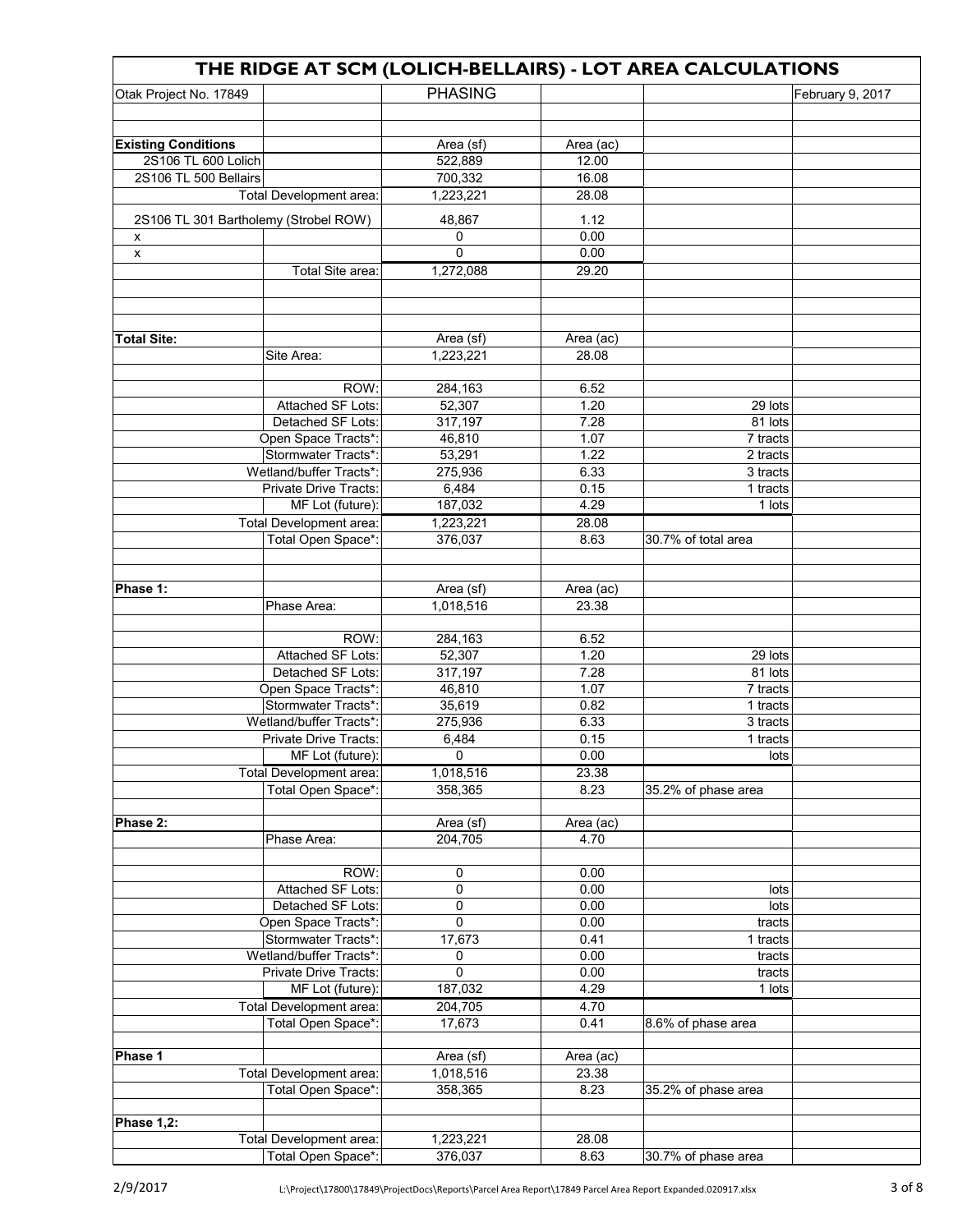| THE RIDGE AT SCM (LOLICH-BELLAIRS) - LOT AREA CALCULATIONS |                                                                           |                        |                 |             |                  |  |  |  |  |
|------------------------------------------------------------|---------------------------------------------------------------------------|------------------------|-----------------|-------------|------------------|--|--|--|--|
| Otak Project No. 17849                                     |                                                                           | LAND USE - ZONING-TYPE |                 |             | February 9, 2017 |  |  |  |  |
|                                                            |                                                                           |                        |                 |             |                  |  |  |  |  |
|                                                            |                                                                           |                        |                 |             |                  |  |  |  |  |
| <b>Existing Conditions</b>                                 |                                                                           | Area (sf)              | Area (ac)       |             |                  |  |  |  |  |
| 2S106 TL 600 Lolich                                        |                                                                           | 522,889                | 12.00           |             |                  |  |  |  |  |
| 2S106 TL 500 Bellairs                                      |                                                                           | 700,332                | 16.08           |             |                  |  |  |  |  |
|                                                            | Total Development area:                                                   | 1,223,221              | 28.08           |             |                  |  |  |  |  |
| 2S106 TL 301 Bartholemy (Strobel ROW)                      |                                                                           | 48,867                 | 1.12            |             |                  |  |  |  |  |
| x                                                          |                                                                           | 0                      | 0.00            |             |                  |  |  |  |  |
| x                                                          |                                                                           | 0                      | 0.00            |             |                  |  |  |  |  |
|                                                            | Total Site area:                                                          | 1,272,088              | 29.20           |             |                  |  |  |  |  |
|                                                            |                                                                           |                        |                 |             |                  |  |  |  |  |
|                                                            |                                                                           |                        |                 |             |                  |  |  |  |  |
|                                                            |                                                                           |                        |                 |             |                  |  |  |  |  |
|                                                            |                                                                           |                        |                 |             |                  |  |  |  |  |
| <b>Standard Density Residential:</b>                       |                                                                           | Area (sf)              | Area (ac)       |             |                  |  |  |  |  |
|                                                            | Land Use Designation Area:                                                | 167,193                | 3.84            | 26 lots     |                  |  |  |  |  |
|                                                            | R5 Gross Area:                                                            |                        |                 |             | 33% of SDR area  |  |  |  |  |
|                                                            | R5 Lots:                                                                  | 54,835                 | 1.26<br>9 lots  |             | 35% of SDR lots  |  |  |  |  |
|                                                            |                                                                           |                        |                 |             |                  |  |  |  |  |
|                                                            | R7 Gross Area:                                                            | 112,358                | 2.58            |             | 67% of SDR area  |  |  |  |  |
|                                                            | R7 Lots:                                                                  |                        | 17 lots         |             | 65% of SDR lots  |  |  |  |  |
|                                                            |                                                                           |                        |                 |             |                  |  |  |  |  |
| <b>Medium Density Residential:</b>                         |                                                                           | Area (sf)              | Area (ac)       |             |                  |  |  |  |  |
|                                                            | Land Use Designation Area:                                                | 749,286                | 17.20           | 95 lots     |                  |  |  |  |  |
|                                                            |                                                                           |                        |                 |             |                  |  |  |  |  |
|                                                            | R2 Gross Area:                                                            | 233,814                | 5.37            |             | 31% of MDR area  |  |  |  |  |
|                                                            | R <sub>2</sub> Lots:                                                      |                        | 43 lots         |             | 45% of MDR lots  |  |  |  |  |
|                                                            |                                                                           |                        |                 |             |                  |  |  |  |  |
|                                                            | R4 Gross Area:                                                            | 515,472                | 11.83           |             | 69% of MDR area  |  |  |  |  |
|                                                            | R4 Lots:                                                                  |                        | 52 lots         |             | 55% of MDR lots  |  |  |  |  |
|                                                            |                                                                           |                        |                 |             |                  |  |  |  |  |
|                                                            |                                                                           |                        |                 |             |                  |  |  |  |  |
| <b>High Density Residential:</b>                           |                                                                           | Area (sf)              | Area (ac)       |             |                  |  |  |  |  |
|                                                            | Land Use Designation Area:                                                | 306,317                | 7.03            | 3 lots      |                  |  |  |  |  |
|                                                            | R1 Gross Area:                                                            | 306,317                | 7.03            |             | 100% of HDR area |  |  |  |  |
|                                                            | R1 Lots:                                                                  |                        | 3 lots          |             | 100% of HDR lots |  |  |  |  |
|                                                            |                                                                           |                        |                 |             |                  |  |  |  |  |
|                                                            |                                                                           |                        |                 |             |                  |  |  |  |  |
|                                                            |                                                                           |                        |                 |             |                  |  |  |  |  |
|                                                            |                                                                           |                        |                 |             |                  |  |  |  |  |
|                                                            |                                                                           |                        |                 |             |                  |  |  |  |  |
|                                                            |                                                                           |                        |                 |             |                  |  |  |  |  |
|                                                            | Standard Lot SF                                                           | 81                     | 26.1%           | i.          |                  |  |  |  |  |
|                                                            | Alley loaded Townhome (2)                                                 | 0                      | 0.0%            | V.          |                  |  |  |  |  |
|                                                            | Alley loaded Townhome (3)                                                 | 0                      | 0.0%            | V.          |                  |  |  |  |  |
|                                                            | Alley loaded Townhome (4)                                                 | 20                     | 6.5%            | V.          |                  |  |  |  |  |
|                                                            | Alley loaded Townhome (5)                                                 | 0                      | 0.0%            | v.          |                  |  |  |  |  |
|                                                            | Front loaded Townhome (3)                                                 | 9                      | 2.9%            | viii.       |                  |  |  |  |  |
|                                                            | Multifamily*                                                              | 200                    | 64.5%<br>100.0% | ix.         |                  |  |  |  |  |
|                                                            |                                                                           | 310                    |                 |             |                  |  |  |  |  |
|                                                            |                                                                           |                        |                 |             |                  |  |  |  |  |
|                                                            | Percent of housing type for compliance with Section 60.35.25.3.c          |                        |                 |             |                  |  |  |  |  |
|                                                            |                                                                           |                        |                 |             |                  |  |  |  |  |
|                                                            | i. Standard Lot Single Family. Density range from 90 percent to 195       |                        |                 |             |                  |  |  |  |  |
|                                                            | percent of the minimum land area per dwelling unit requirement of the     |                        |                 |             |                  |  |  |  |  |
|                                                            | underlying zoning district;                                               |                        |                 | 26.1% > 10% |                  |  |  |  |  |
|                                                            | v. Alley-Loaded Dwellings. A dwelling unit designed with the front façade |                        |                 |             |                  |  |  |  |  |
|                                                            | oriented toward a street and the garage door façade oriented toward an    |                        |                 |             |                  |  |  |  |  |
|                                                            | alley.                                                                    |                        |                 | 6.5%        |                  |  |  |  |  |
|                                                            | viii. Townhouse / Townhome;                                               |                        |                 | 2.9%        |                  |  |  |  |  |
|                                                            | ix. Multi-family;*                                                        |                        |                 | 64.5% >10%  |                  |  |  |  |  |
|                                                            | *Note: assumes up to 200 units of multifamily                             |                        |                 | 100.0%      |                  |  |  |  |  |
|                                                            |                                                                           |                        |                 |             |                  |  |  |  |  |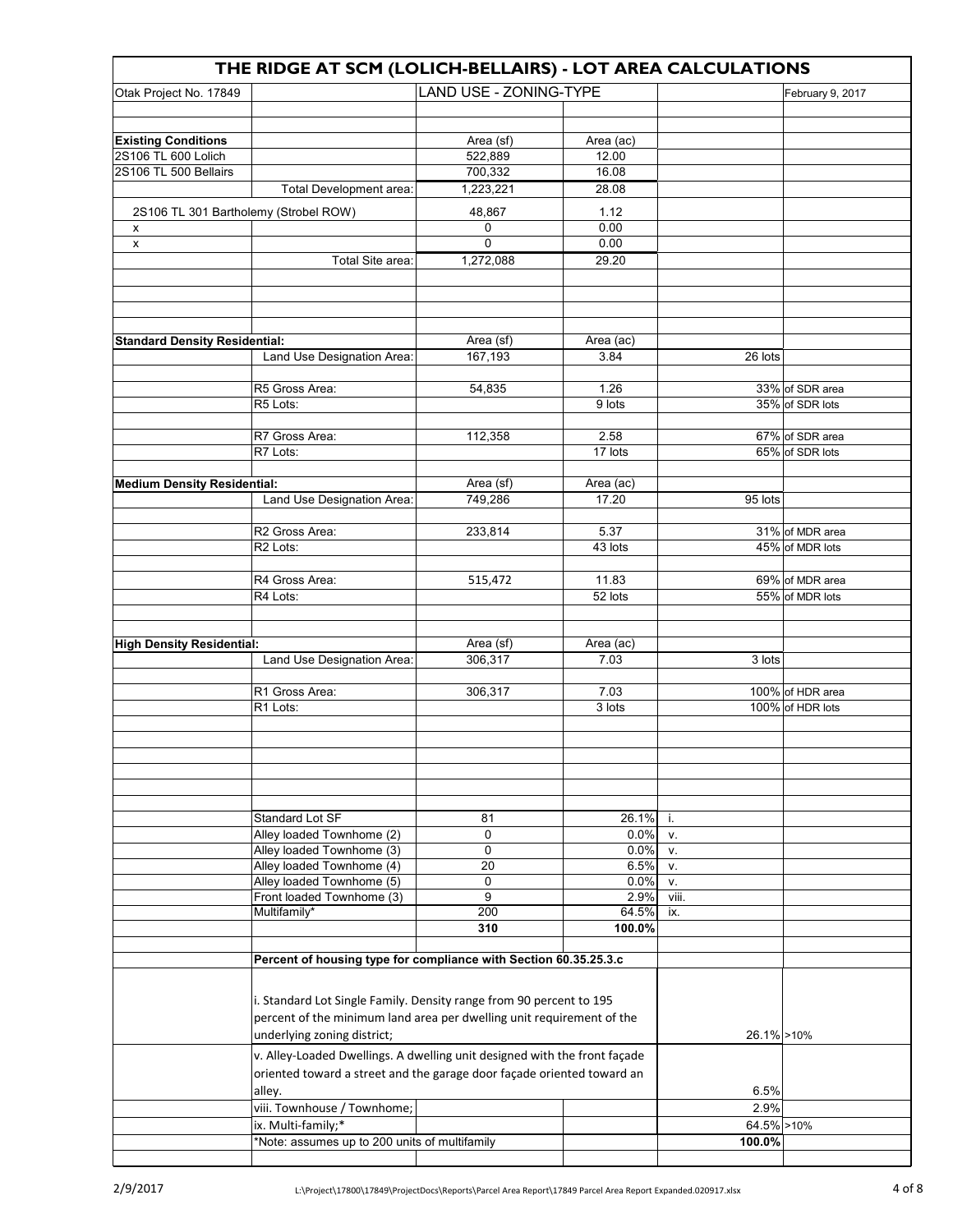| THE RIDGE AT SCM (LOLICH-BELLAIRS) - LOT AREA CALCULATIONS |                            |                     |                   |                  |  |  |  |  |
|------------------------------------------------------------|----------------------------|---------------------|-------------------|------------------|--|--|--|--|
| Otak Project No. 17849                                     |                            | <b>ZONING</b>       |                   | February 9, 2017 |  |  |  |  |
|                                                            |                            |                     |                   |                  |  |  |  |  |
|                                                            |                            |                     |                   |                  |  |  |  |  |
| <b>Existing Conditions</b>                                 |                            | Area (sf)           | Area (ac)         |                  |  |  |  |  |
| 2S106 TL 600 Lolich                                        |                            | 522,889             | 12.00             |                  |  |  |  |  |
| 2S106 TL 500 Bellairs                                      |                            | 700,332             | 16.08             |                  |  |  |  |  |
|                                                            | Total Development area:    | 1,223,221           | 28.08             |                  |  |  |  |  |
| 2S106 TL 301 Bartholemy (Strobel ROW)                      |                            | 48,867              | 1.12              |                  |  |  |  |  |
| X                                                          |                            | 0                   | 0.00              |                  |  |  |  |  |
| $\pmb{\mathsf{x}}$                                         |                            | $\overline{0}$      | 0.00              |                  |  |  |  |  |
|                                                            | Total Site area:           | 1,272,088           | 29.20             |                  |  |  |  |  |
|                                                            |                            |                     |                   |                  |  |  |  |  |
|                                                            |                            |                     |                   |                  |  |  |  |  |
|                                                            |                            |                     |                   |                  |  |  |  |  |
|                                                            |                            |                     |                   |                  |  |  |  |  |
|                                                            |                            |                     |                   |                  |  |  |  |  |
| R <sub>1</sub>                                             |                            | Area (sf)           | Area (ac)         |                  |  |  |  |  |
|                                                            | Land Use Designation Area: | 306,317             | 7.03              |                  |  |  |  |  |
|                                                            |                            |                     |                   |                  |  |  |  |  |
|                                                            |                            |                     |                   |                  |  |  |  |  |
| R <sub>2</sub>                                             |                            | Area (sf)           | Area (ac)         |                  |  |  |  |  |
|                                                            | Land Use Designation Area: | 233,814             | 5.37              |                  |  |  |  |  |
|                                                            |                            |                     |                   |                  |  |  |  |  |
|                                                            |                            |                     |                   |                  |  |  |  |  |
| R4                                                         |                            | Area (sf)           | Area (ac)         |                  |  |  |  |  |
|                                                            | Land Use Designation Area: | 515,472             | 11.83             |                  |  |  |  |  |
|                                                            |                            |                     |                   |                  |  |  |  |  |
| R5                                                         |                            |                     |                   |                  |  |  |  |  |
|                                                            | Land Use Designation Area: | Area (sf)<br>54,835 | Area (ac)<br>1.26 |                  |  |  |  |  |
|                                                            |                            |                     |                   |                  |  |  |  |  |
|                                                            |                            |                     |                   |                  |  |  |  |  |
| R7                                                         |                            | Area (sf)           | Area (ac)         |                  |  |  |  |  |
|                                                            | Land Use Designation Area: | 112,358             | 2.58              |                  |  |  |  |  |
|                                                            |                            |                     |                   |                  |  |  |  |  |
|                                                            |                            |                     |                   |                  |  |  |  |  |
|                                                            |                            |                     |                   |                  |  |  |  |  |
|                                                            |                            |                     |                   |                  |  |  |  |  |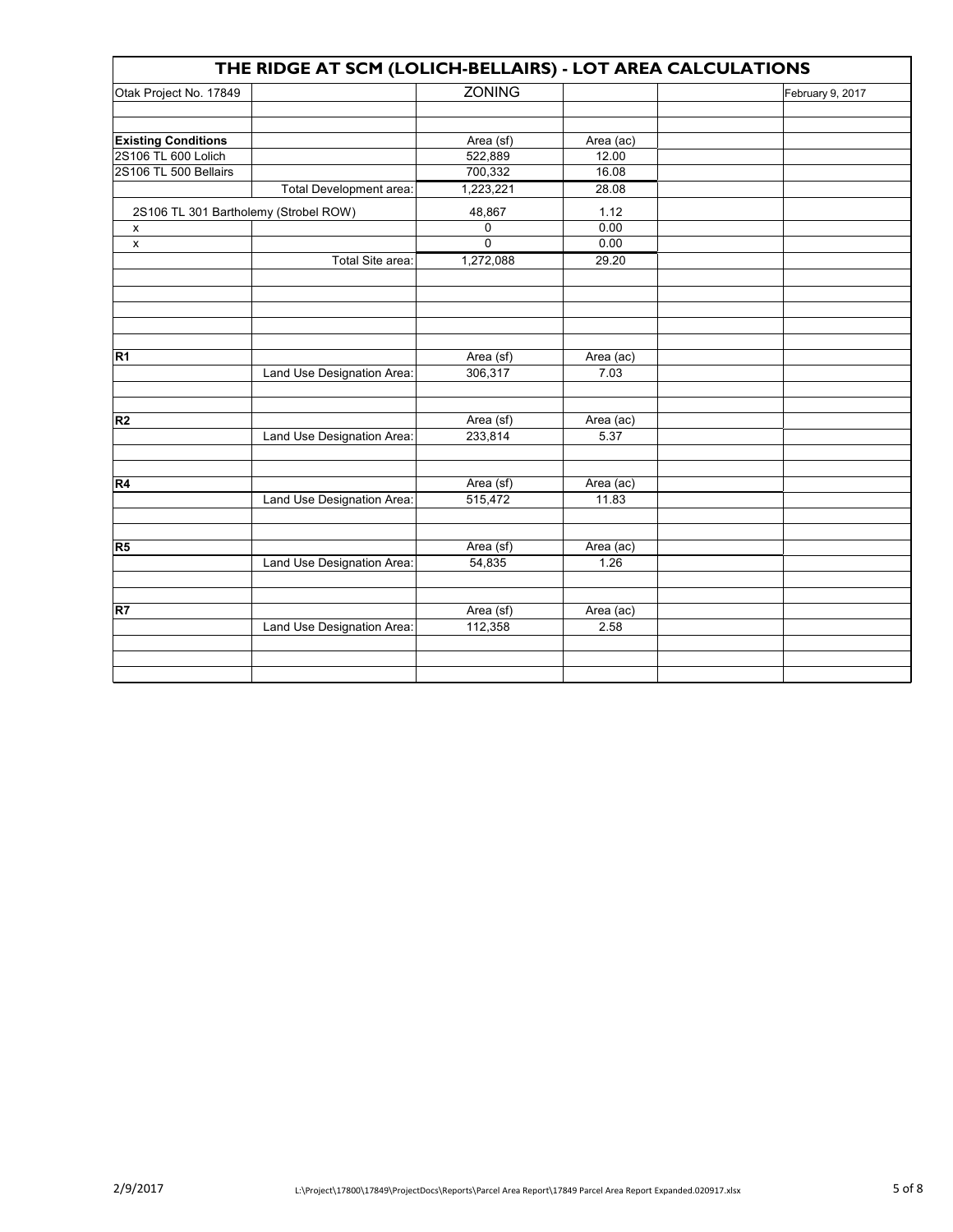| THE RIDGE AT SCM (LOLICH-BELLAIRS) - LOT DATA |       |             |                         |                    |                |                     |  |  |
|-----------------------------------------------|-------|-------------|-------------------------|--------------------|----------------|---------------------|--|--|
| Otak Project No. 17849                        |       |             | Civil Report - Lot Data |                    |                | February 9, 2017    |  |  |
|                                               |       |             |                         |                    |                |                     |  |  |
|                                               |       |             |                         |                    |                |                     |  |  |
|                                               |       |             |                         |                    |                |                     |  |  |
|                                               |       |             |                         | <b>Land Use</b>    |                |                     |  |  |
| Lot/Tract                                     | Area  | <b>Type</b> | Phase                   | <b>Designation</b> | Zoning         | <b>Housing Type</b> |  |  |
| $\mathbf{1}$                                  | 5,526 | Det         | 1                       | <b>SDR</b>         | R7             | <b>Standard Lot</b> |  |  |
| $\overline{2}$                                | 3,882 | Det         | 1                       | <b>SDR</b>         | R7             | <b>Standard Lot</b> |  |  |
| $\overline{3}$                                | 6,477 | Det         | $\mathbf 1$             | <b>SDR</b>         | R7             | <b>Standard Lot</b> |  |  |
| 4                                             | 6,008 | Det         | $\mathbf{1}$            | <b>SDR</b>         | R7             | <b>Standard Lot</b> |  |  |
| 5                                             | 5,767 | Det         | 1                       | <b>SDR</b>         | R7             | <b>Standard Lot</b> |  |  |
| 6                                             | 4,791 | Det         | 1                       | <b>SDR</b>         | R7             | <b>Standard Lot</b> |  |  |
| 7                                             | 3,974 | Det         | 1                       | <b>SDR</b>         | R7             | Standard Lot        |  |  |
| $\bf 8$                                       | 3,268 | Det         | 1                       | <b>SDR</b>         | R <sub>5</sub> | <b>Standard Lot</b> |  |  |
| 9                                             | 3,500 | Det         | 1                       | <b>SDR</b>         | R <sub>5</sub> | <b>Standard Lot</b> |  |  |
| 10                                            | 3,167 | Det         | 1                       | <b>SDR</b>         | R <sub>5</sub> | <b>Standard Lot</b> |  |  |
| 11                                            | 3,560 | Det         | 1                       | <b>SDR</b>         | R <sub>5</sub> | <b>Standard Lot</b> |  |  |
| 12                                            | 3,263 | Det         | $\mathbf{1}$            | <b>SDR</b>         | R <sub>5</sub> | <b>Standard Lot</b> |  |  |
| 13                                            | 3,263 | Det         | 1                       | <b>SDR</b>         | R <sub>5</sub> | <b>Standard Lot</b> |  |  |
| 14                                            | 3,590 | Det         | 1                       | <b>SDR</b>         | R <sub>5</sub> | <b>Standard Lot</b> |  |  |
| 15                                            | 4,503 | Det         | 1                       | <b>SDR</b>         | R <sub>5</sub> | <b>Standard Lot</b> |  |  |
| 16                                            | 4,795 | Det         | 1                       | <b>SDR</b>         | R7             | <b>Standard Lot</b> |  |  |
| 17                                            | 4,493 | Det         | 1                       | <b>SDR</b>         | R7             | <b>Standard Lot</b> |  |  |
| 18                                            | 5,649 | Det         | 1                       | <b>SDR</b>         | R7             | <b>Standard Lot</b> |  |  |
| 19                                            | 6,172 | Det         | 1                       | <b>SDR</b>         | R7             | <b>Standard Lot</b> |  |  |
| 20                                            | 6,056 | Det         | 1                       | <b>SDR</b>         | R7             | <b>Standard Lot</b> |  |  |
| 21                                            | 6,124 | Det         | 1                       | <b>SDR</b>         | R7             | <b>Standard Lot</b> |  |  |
| 22                                            | 5,081 | Det         | 1                       | <b>SDR</b>         | R7             | <b>Standard Lot</b> |  |  |
| 23                                            | 3,484 | Det         | 1                       | <b>SDR</b>         | R7             | Standard Lot        |  |  |
| 24                                            | 3,723 | Det         | 1                       | <b>SDR</b>         | R7             | <b>Standard Lot</b> |  |  |
| 25                                            | 2,967 | Det         | 1                       | <b>MDR</b>         | R4             | Standard Lot        |  |  |
| 26                                            | 4,022 | Det         | 1                       | <b>MDR</b>         | R4             | Standard Lot        |  |  |
| 27                                            | 4,099 | Det         | 1                       | MDR                | R4             | Standard Lot        |  |  |
| 28                                            | 3,677 | Det         | $\mathbf{1}$            | <b>MDR</b>         | R4             | <b>Standard Lot</b> |  |  |
| 29                                            | 3,541 | Det         | $\mathbf{1}$            | <b>MDR</b>         | R4             | Standard Lot        |  |  |
| 30                                            | 3,475 | Det         | $\mathbf{1}$            | <b>MDR</b>         | R4             | <b>Standard Lot</b> |  |  |
| 31                                            | 3,218 | Det         | $\mathbf 1$             | <b>MDR</b>         | R4             | <b>Standard Lot</b> |  |  |
| 32                                            | 3,313 | Det         | 1                       | <b>MDR</b>         | R4             | <b>Standard Lot</b> |  |  |
| 33                                            | 3,810 | Det         | 1                       | <b>MDR</b>         | R4             | <b>Standard Lot</b> |  |  |
| 34                                            | 4,329 | Det         | $\mathbf{1}$            | <b>MDR</b>         | R4             | <b>Standard Lot</b> |  |  |
| 35                                            | 4,243 | Det         | $\mathbf 1$             | <b>MDR</b>         | R4             | <b>Standard Lot</b> |  |  |
| 36                                            | 3,393 | Det         | $\mathbf 1$             | <b>MDR</b>         | R4             | <b>Standard Lot</b> |  |  |
| 37                                            | 3,393 | Det         | 1                       | <b>MDR</b>         | R4             | <b>Standard Lot</b> |  |  |
| 38                                            | 3,393 | Det         | $\mathbf{1}$            | <b>MDR</b>         | R4             | <b>Standard Lot</b> |  |  |
| 39                                            | 3,393 | Det         | $\mathbf 1$             | <b>MDR</b>         | R4             | <b>Standard Lot</b> |  |  |
| 40                                            | 3,393 | Det         | $\mathbf 1$             | <b>MDR</b>         | R4             | <b>Standard Lot</b> |  |  |
| 41                                            | 3,219 | Det         | 1                       | <b>MDR</b>         | R4             | Standard Lot        |  |  |
| 42                                            | 3,889 | Det         | 1                       | <b>MDR</b>         | R4             | Standard Lot        |  |  |
| 43                                            | 3,524 | Det         | $\mathbf{1}$            | <b>MDR</b>         | R4             | <b>Standard Lot</b> |  |  |
| 44                                            | 3,331 | Det         | $\mathbf{1}$            | <b>MDR</b>         | R4             | <b>Standard Lot</b> |  |  |
| 45                                            | 3,315 | Det         | $\mathbf 1$             | <b>MDR</b>         | R4             | Standard Lot        |  |  |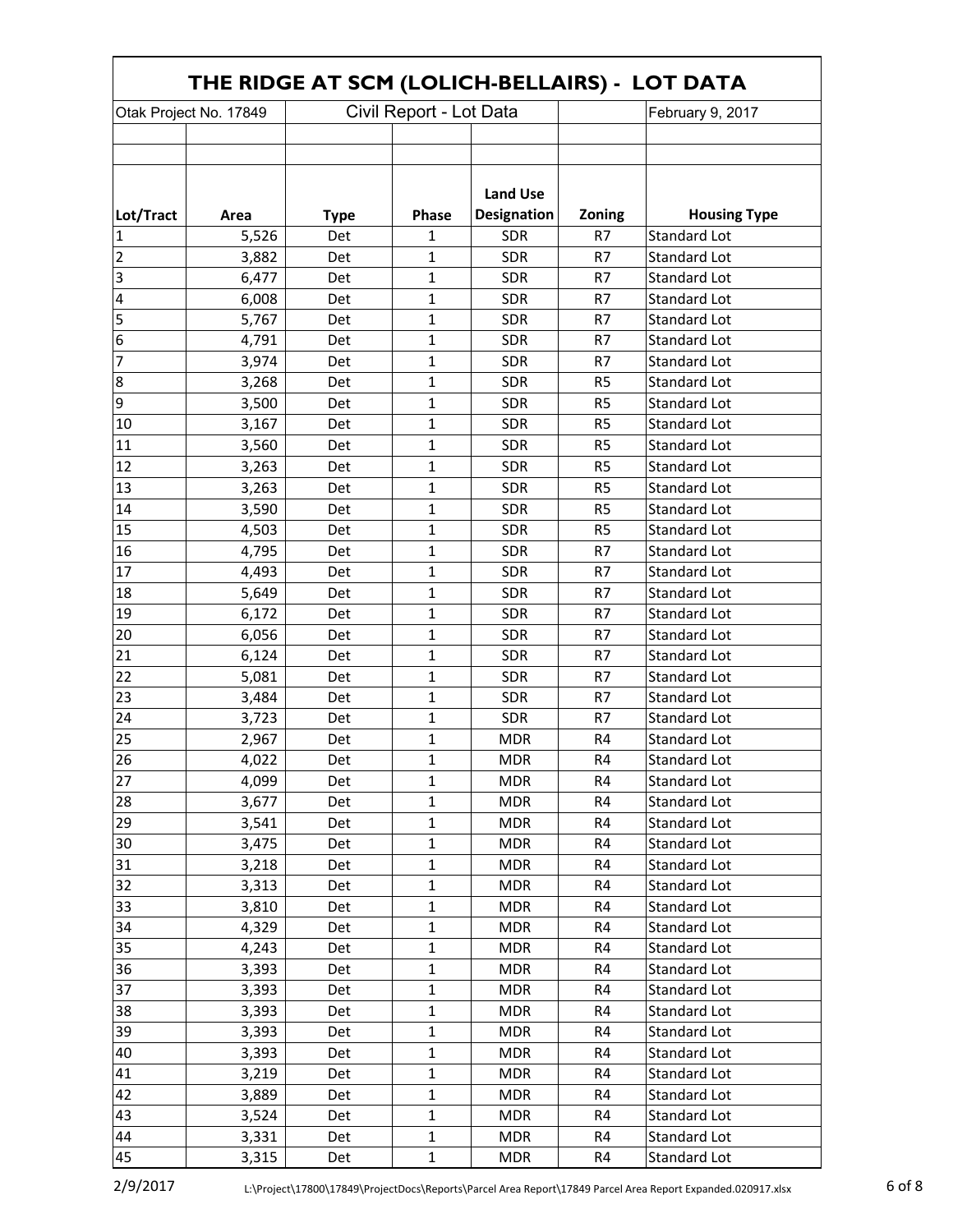| THE RIDGE AT SCM (LOLICH-BELLAIRS) - LOT DATA |       |             |                         |                    |                |                     |  |  |
|-----------------------------------------------|-------|-------------|-------------------------|--------------------|----------------|---------------------|--|--|
| Otak Project No. 17849                        |       |             | Civil Report - Lot Data |                    |                | February 9, 2017    |  |  |
|                                               |       |             |                         |                    |                |                     |  |  |
|                                               |       |             |                         |                    |                |                     |  |  |
|                                               |       |             |                         | <b>Land Use</b>    |                |                     |  |  |
| Lot/Tract                                     | Area  | <b>Type</b> | Phase                   | <b>Designation</b> | Zoning         | <b>Housing Type</b> |  |  |
| 46                                            | 3,337 | Det         | 1                       | <b>MDR</b>         | R4             | <b>Standard Lot</b> |  |  |
| 47                                            | 3,561 | Det         | 1                       | <b>MDR</b>         | R4             | <b>Standard Lot</b> |  |  |
| 48                                            | 4,095 | Det         | 1                       | <b>MDR</b>         | R4             | <b>Standard Lot</b> |  |  |
| 49                                            | 5,595 | Det         | 1                       | <b>MDR</b>         | R <sub>4</sub> | <b>Standard Lot</b> |  |  |
| 50                                            | 3,868 | Det         | 1                       | <b>MDR</b>         | R4             | <b>Standard Lot</b> |  |  |
| 51                                            | 3,315 | Det         | 1                       | <b>MDR</b>         | R <sub>4</sub> | <b>Standard Lot</b> |  |  |
| 52                                            | 3,315 | Det         | 1                       | <b>MDR</b>         | R4             | Standard Lot        |  |  |
| 53                                            | 3,315 | Det         | 1                       | <b>MDR</b>         | R4             | Standard Lot        |  |  |
| 54                                            | 3,315 | Det         | 1                       | <b>MDR</b>         | R <sub>4</sub> | <b>Standard Lot</b> |  |  |
| 55                                            | 3,315 | Det         | 1                       | <b>MDR</b>         | R4             | <b>Standard Lot</b> |  |  |
| 56                                            | 3,315 | Det         | 1                       | <b>MDR</b>         | R4             | <b>Standard Lot</b> |  |  |
| 57                                            | 3,510 | Det         | $\mathbf{1}$            | <b>MDR</b>         | R <sub>4</sub> | <b>Standard Lot</b> |  |  |
| 58                                            | 3,510 | Det         | 1                       | <b>MDR</b>         | R4             | <b>Standard Lot</b> |  |  |
| 59                                            | 3,510 | Det         | 1                       | <b>MDR</b>         | R <sub>4</sub> | <b>Standard Lot</b> |  |  |
| 60                                            | 3,510 | Det         | 1                       | <b>MDR</b>         | R4             | Standard Lot        |  |  |
| 61                                            | 3,510 | Det         | 1                       | <b>MDR</b>         | R <sub>4</sub> | <b>Standard Lot</b> |  |  |
| 62                                            | 3,510 | Det         | 1                       | <b>MDR</b>         | R4             | <b>Standard Lot</b> |  |  |
| 63                                            | 4,095 | Det         | 1                       | <b>MDR</b>         | R4             | <b>Standard Lot</b> |  |  |
| 64                                            | 4,003 | Det         | 1                       | <b>MDR</b>         | R <sub>4</sub> | Standard Lot        |  |  |
| 65                                            | 3,330 | Det         | 1                       | <b>MDR</b>         | R4             | Standard Lot        |  |  |
| 66                                            | 3,330 | Det         | 1                       | <b>MDR</b>         | R4             | Standard Lot        |  |  |
| 67                                            | 3,330 | Det         | 1                       | <b>MDR</b>         | R4             | <b>Standard Lot</b> |  |  |
| 68                                            | 3,330 | Det         | 1                       | <b>MDR</b>         | R4             | Standard Lot        |  |  |
| 69                                            | 3,363 | Det         | 1                       | <b>MDR</b>         | R4             | <b>Standard Lot</b> |  |  |
| 70                                            | 3,591 | Det         | 1                       | <b>MDR</b>         | R4             | Standard Lot        |  |  |
| 71                                            | 4,726 | Det         | $\mathbf 1$             | <b>MDR</b>         | R4             | Standard Lot        |  |  |
| 72                                            | 2,825 | Att         | $\mathbf{1}$            | MDR                | R <sub>2</sub> | Alley load TH (4)   |  |  |
| 73                                            | 1,280 | Att         | $\mathbf{1}$            | <b>MDR</b>         | R <sub>2</sub> | Alley load TH (4)   |  |  |
| 74                                            | 1,264 | Att         | $\mathbf{1}$            | <b>MDR</b>         | R <sub>2</sub> | Alley load TH (4)   |  |  |
| 75                                            | 1,925 | Att         | $\mathbf{1}$            | <b>MDR</b>         | R <sub>2</sub> | Alley load TH (4)   |  |  |
| 76                                            | 1,656 | Att         | $\mathbf{1}$            | <b>MDR</b>         | R <sub>2</sub> | Alley load TH (4)   |  |  |
| 77                                            | 1,232 | Att         | $\mathbf 1$             | <b>MDR</b>         | R <sub>2</sub> | Alley load TH (4)   |  |  |
| 78                                            | 1,232 | Att         | $\mathbf{1}$            | <b>MDR</b>         | R <sub>2</sub> | Alley load TH (4)   |  |  |
| 79                                            | 2,114 | Att         | $\mathbf{1}$            | <b>MDR</b>         | R <sub>2</sub> | Alley load TH (4)   |  |  |
| 80                                            | 2,845 | Att         | $\mathbf{1}$            | <b>MDR</b>         | R <sub>2</sub> | Alley load TH (4)   |  |  |
| 81                                            | 1,248 | Att         | $\mathbf 1$             | <b>MDR</b>         | R <sub>2</sub> | Alley load TH (4)   |  |  |
| 82                                            | 1,248 | Att         | $\mathbf{1}$            | <b>MDR</b>         | R <sub>2</sub> | Alley load TH (4)   |  |  |
| 83                                            | 1,677 | Att         | $\mathbf{1}$            | <b>MDR</b>         | R <sub>2</sub> | Alley load TH (4)   |  |  |
| 84                                            | 1,677 | Att         | $\mathbf{1}$            | <b>MDR</b>         | R <sub>2</sub> | Alley load TH (4)   |  |  |
| 85                                            | 1,248 | Att         | $\mathbf 1$             | <b>MDR</b>         | R <sub>2</sub> | Alley load TH (4)   |  |  |
| 86                                            | 1,248 | Att         | $\mathbf{1}$            | <b>MDR</b>         | R <sub>2</sub> | Alley load TH (4)   |  |  |
| 87                                            | 2,845 | Att         | $\mathbf 1$             | <b>MDR</b>         | R <sub>2</sub> | Alley load TH (4)   |  |  |
| 88                                            | 2,262 | Att         | $\mathbf{1}$            | <b>MDR</b>         | R <sub>2</sub> | Alley load TH (4)   |  |  |
| 89                                            | 1,265 | Att         | $\mathbf 1$             | <b>MDR</b>         | R <sub>2</sub> | Alley load TH (4)   |  |  |
| 90                                            | 1,193 | Att         | $\mathbf 1$             | <b>MDR</b>         | R <sub>2</sub> | Alley load TH (4)   |  |  |